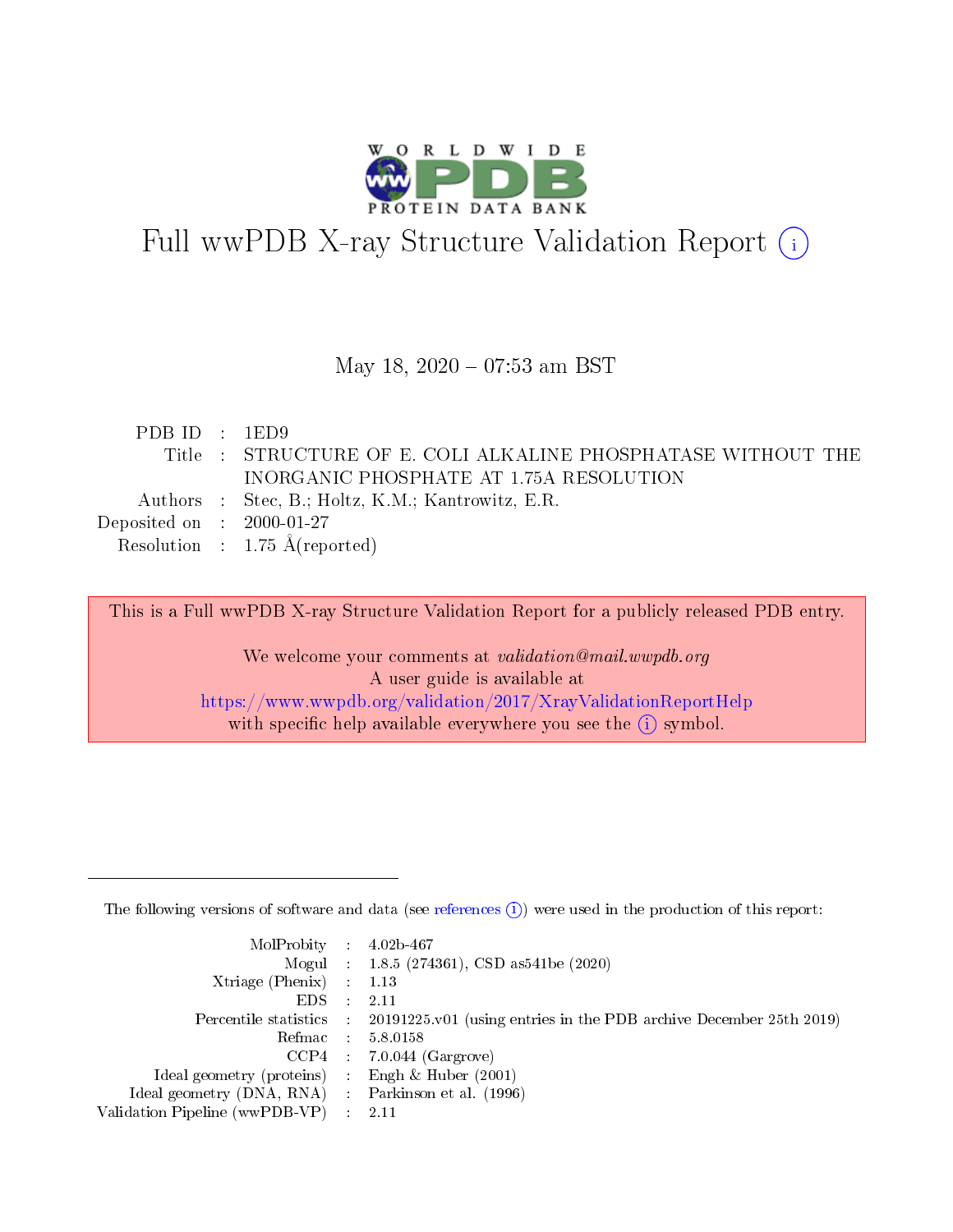# 1 [O](https://www.wwpdb.org/validation/2017/XrayValidationReportHelp#overall_quality)verall quality at a glance  $(i)$

The following experimental techniques were used to determine the structure: X-RAY DIFFRACTION

The reported resolution of this entry is 1.75 Å.

Percentile scores (ranging between 0-100) for global validation metrics of the entry are shown in the following graphic. The table shows the number of entries on which the scores are based.



| Metric                | Whole archive<br>$(\#\text{Entries})$ | Similar resolution<br>$(\#\text{Entries}, \text{resolution range}(\text{\AA}))$ |
|-----------------------|---------------------------------------|---------------------------------------------------------------------------------|
| Clashscore            | 141614                                | $2466(1.76-1.76)$                                                               |
| Ramachandran outliers | 138981                                | $2437(1.76-1.76)$                                                               |
| Sidechain outliers    | 138945                                | $2437(1.76-1.76)$                                                               |
| RSRZ outliers         | 127900                                | $2298(1.76-1.76)$                                                               |

The table below summarises the geometric issues observed across the polymeric chains and their fit to the electron density. The red, orange, yellow and green segments on the lower bar indicate the fraction of residues that contain outliers for  $\geq=3$ , 2, 1 and 0 types of geometric quality criteria respectively. A grey segment represents the fraction of residues that are not modelled. The numeric value for each fraction is indicated below the corresponding segment, with a dot representing fractions  $\epsilon = 5\%$  The upper red bar (where present) indicates the fraction of residues that have poor fit to the electron density. The numeric value is given above the bar.

| Mol | Chain | Length | Quality of chain |     |  |
|-----|-------|--------|------------------|-----|--|
|     |       | 449    | 2%<br>86%        | 12% |  |
|     |       | 449    | 3%<br>83%        | 15% |  |

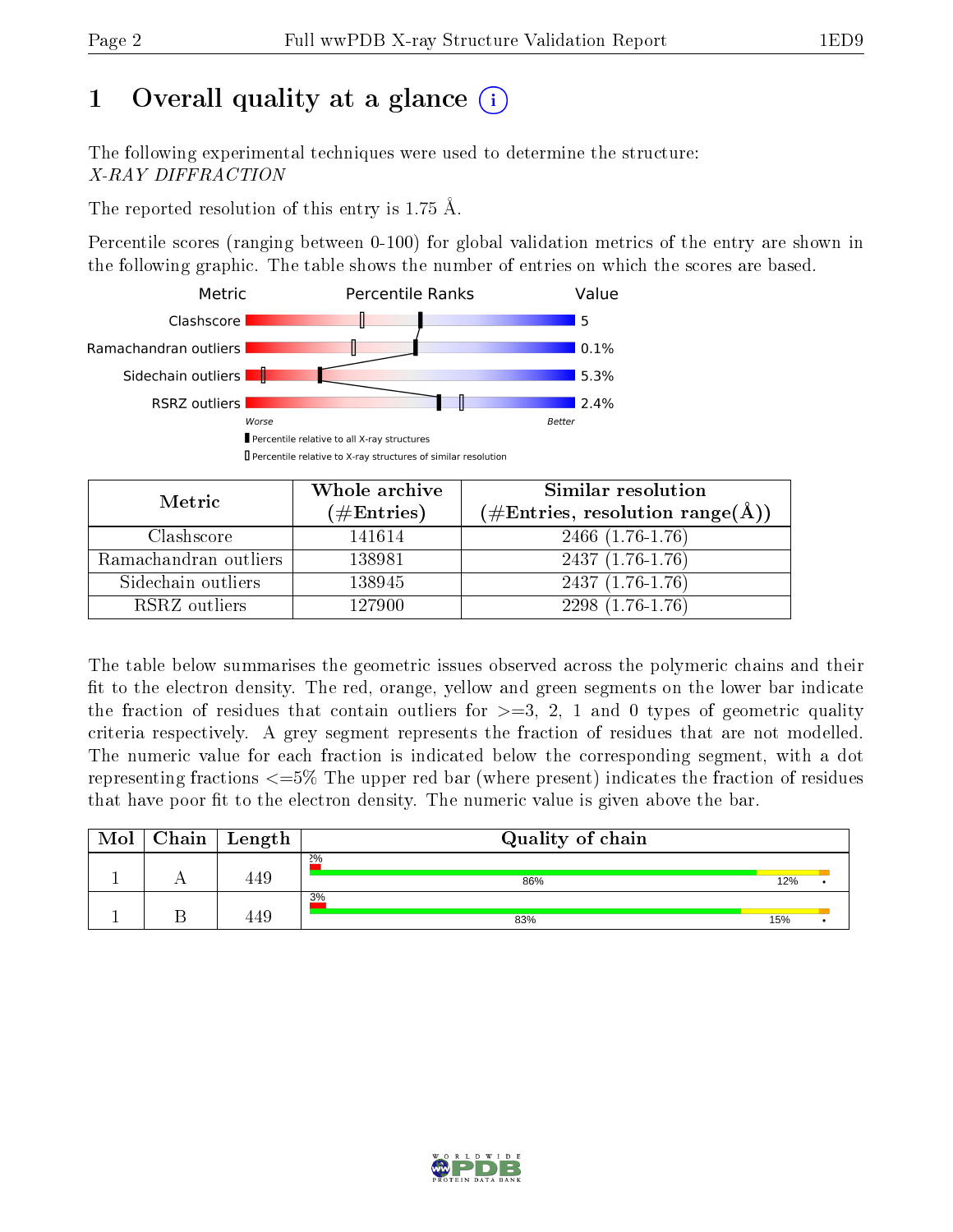# 2 Entry composition (i)

There are 5 unique types of molecules in this entry. The entry contains 7240 atoms, of which 0 are hydrogens and 0 are deuteriums.

In the tables below, the ZeroOcc column contains the number of atoms modelled with zero occupancy, the AltConf column contains the number of residues with at least one atom in alternate conformation and the Trace column contains the number of residues modelled with at most 2 atoms.

• Molecule 1 is a protein called ALKALINE PHOSPHATASE.

| Mol | Chain   Residues | Atoms                    |      |       |     | $\rm ZeroOcc$   Alt $\rm Conf$   Trace |  |  |
|-----|------------------|--------------------------|------|-------|-----|----------------------------------------|--|--|
|     | 449              | $\rm Total$<br>3304      | 2042 | - 581 | 669 | 12                                     |  |  |
|     | 449              | $\mathrm{Total}$<br>3304 | 2042 | 581   | 669 | 12                                     |  |  |

• Molecule 2 is ZINC ION (three-letter code: ZN) (formula: Zn).

|  | $Mol$   Chain   Residues | Atoms    | $ZeroOcc$   AltConf |  |
|--|--------------------------|----------|---------------------|--|
|  |                          | Total Zn |                     |  |
|  |                          | Total Zn |                     |  |

• Molecule 3 is MAGNESIUM ION (three-letter code: MG) (formula: Mg).

|  | $Mol$   Chain   Residues | Atoms    | ZeroOcc   AltConf |
|--|--------------------------|----------|-------------------|
|  |                          | Total Mg |                   |
|  |                          | Total Mg |                   |

• Molecule 4 is SULFATE ION (three-letter code: SO4) (formula:  $O_4S$ ).

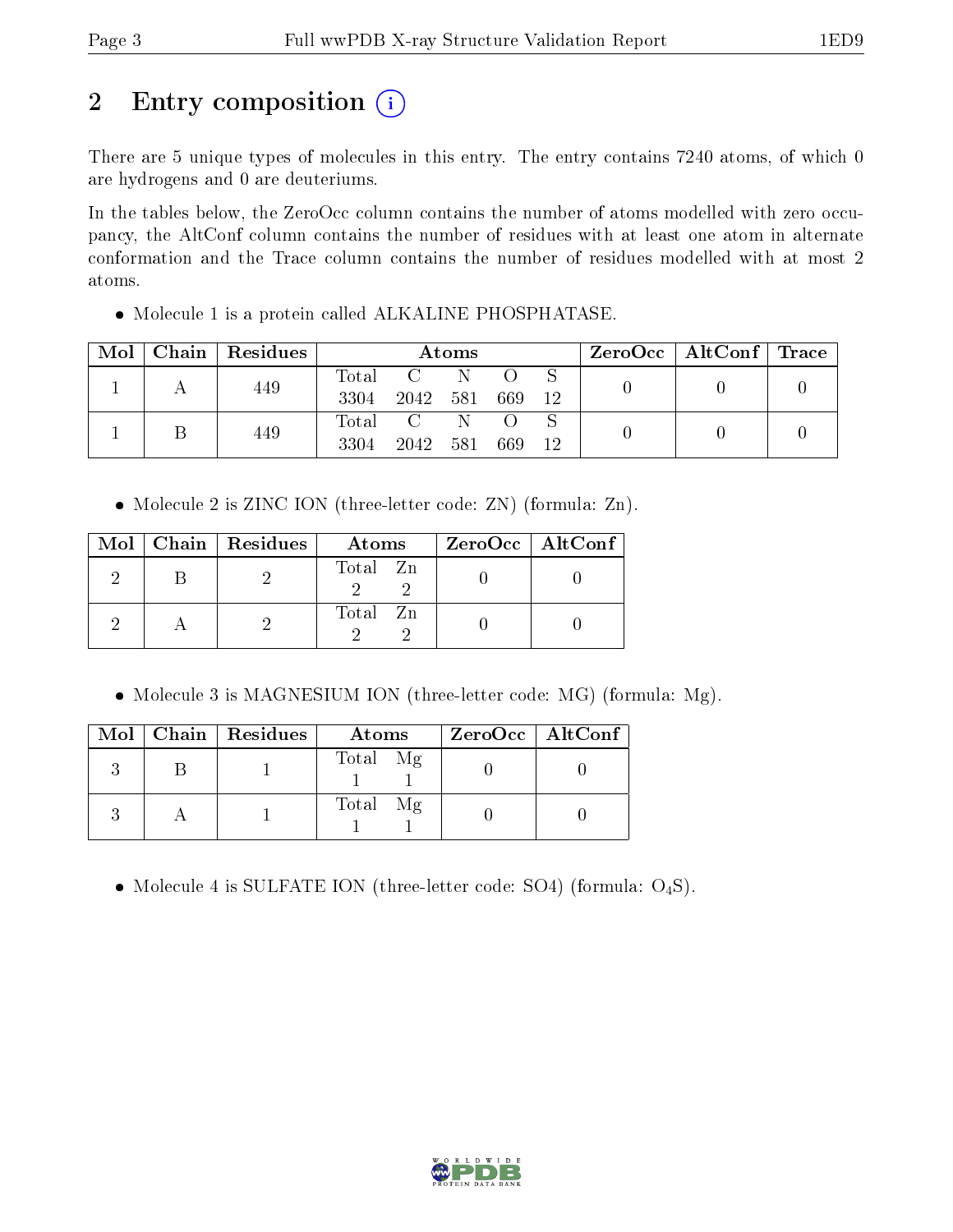

|  | $Mol$   Chain   Residues | Atoms     | $ZeroOcc \   \$ AltConf |
|--|--------------------------|-----------|-------------------------|
|  |                          | Total O S |                         |
|  |                          | Total O S |                         |

• Molecule 5 is water.

|                | $Mol$   Chain   Residues | Atoms               | $ZeroOcc \   \ AltConf \  $ |
|----------------|--------------------------|---------------------|-----------------------------|
| $\mathcal{D}$  | 359                      | Total<br>359<br>359 |                             |
| $\overline{ }$ | 257                      | Total<br>257<br>257 |                             |

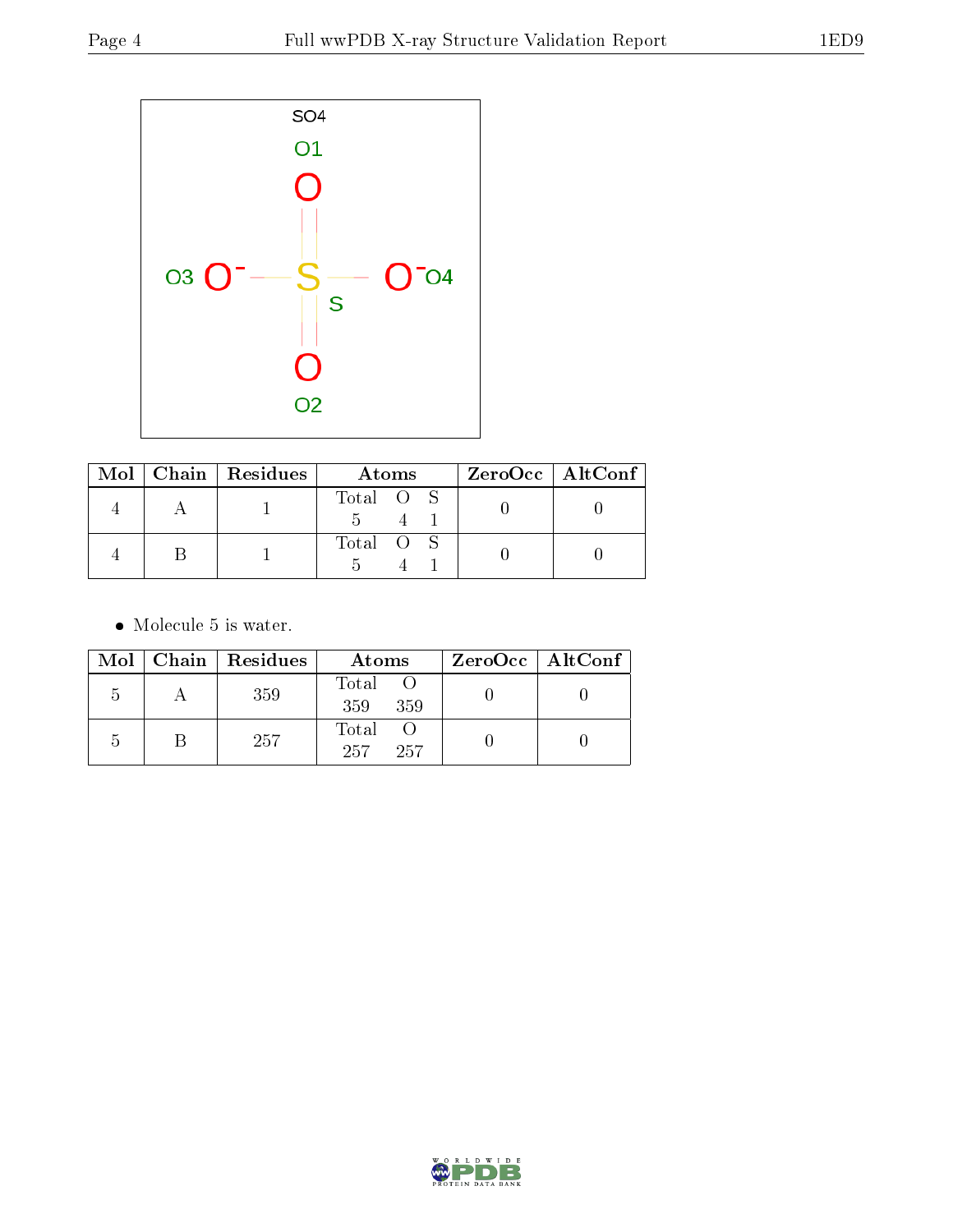# 3 Residue-property plots  $(i)$

These plots are drawn for all protein, RNA and DNA chains in the entry. The first graphic for a chain summarises the proportions of the various outlier classes displayed in the second graphic. The second graphic shows the sequence view annotated by issues in geometry and electron density. Residues are color-coded according to the number of geometric quality criteria for which they contain at least one outlier: green  $= 0$ , yellow  $= 1$ , orange  $= 2$  and red  $= 3$  or more. A red dot above a residue indicates a poor fit to the electron density (RSRZ  $> 2$ ). Stretches of 2 or more consecutive residues without any outlier are shown as a green connector. Residues present in the sample, but not in the model, are shown in grey.



• Molecule 1: ALKALINE PHOSPHATASE

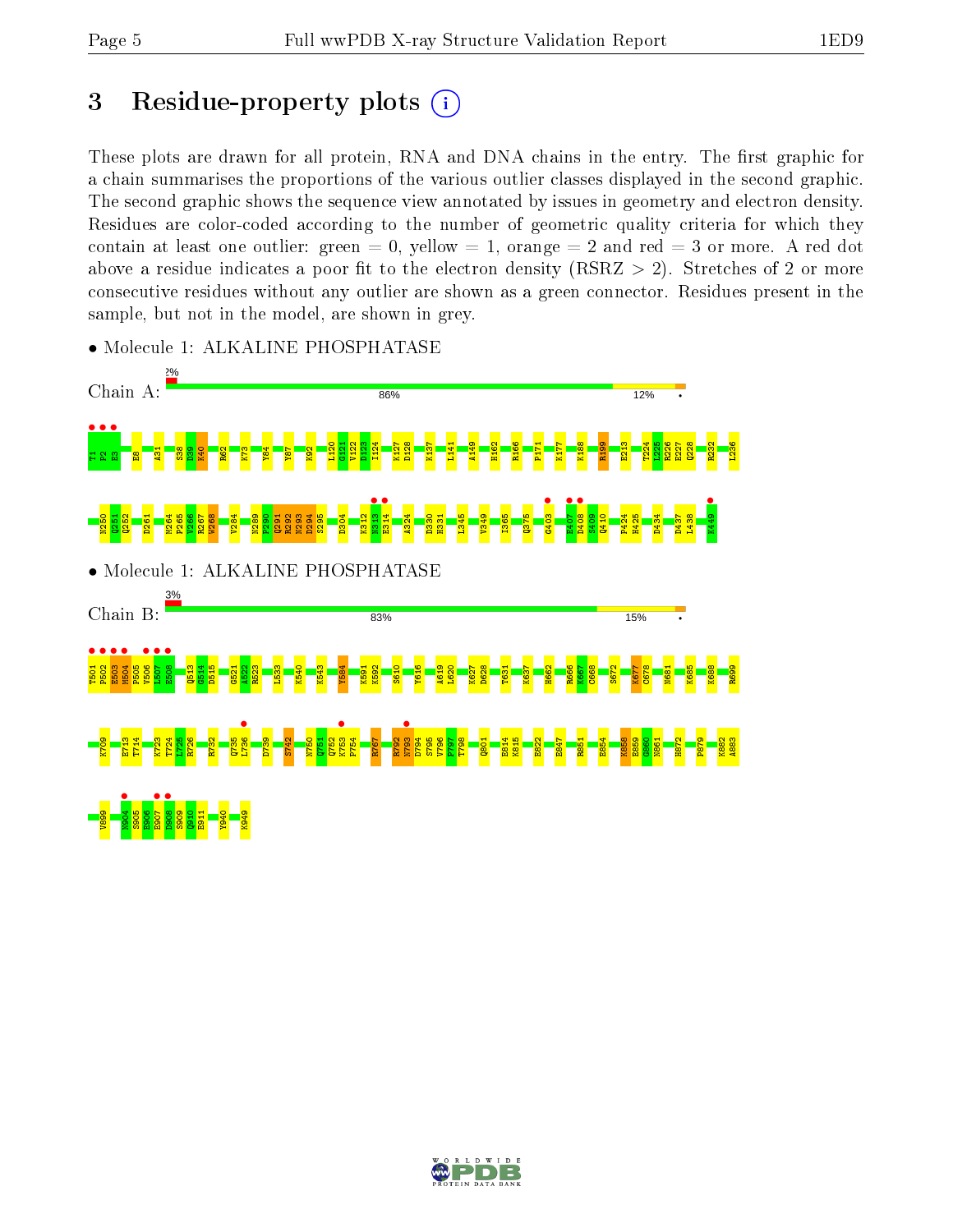## 4 Data and refinement statistics  $(i)$

| Property                                                         | Value                                              | Source     |
|------------------------------------------------------------------|----------------------------------------------------|------------|
| Space group                                                      | I 2 2 2                                            | Depositor  |
| Cell constants                                                   | 194.47Å<br>$167.30\text{\AA}$<br>$76.55\text{\AA}$ | Depositor  |
| a, b, c, $\alpha$ , $\beta$ , $\gamma$                           | $90.00^\circ$<br>$90.00^\circ$<br>$90.00^\circ$    |            |
| Resolution $(A)$                                                 | 15.00<br>$-1.75$                                   | Depositor  |
|                                                                  | $126.83 - 1.75$                                    | <b>EDS</b> |
| % Data completeness                                              | $92.0(15.00-1.75)$                                 | Depositor  |
| (in resolution range)                                            | $91.0(126.83 - 1.75)$                              | <b>EDS</b> |
| $R_{merge}$                                                      | 0.06                                               | Depositor  |
| $\mathrm{R}_{sym}$                                               | (Not available)                                    | Depositor  |
| $\langle I/\sigma(I) \rangle^{-1}$                               | $0.87$ (at 1.75Å)                                  | Xtriage    |
| Refinement program                                               | SHELXL-97                                          | Depositor  |
|                                                                  | 0.196<br>0.224                                     | Depositor  |
| $R, R_{free}$                                                    | (Not available)<br>0.189                           | DCC        |
| $R_{free}$ test set                                              | No test flags present.                             | wwPDB-VP   |
| Wilson B-factor $(A^2)$                                          | 17.4                                               | Xtriage    |
| Anisotropy                                                       | 0.240                                              | Xtriage    |
| Bulk solvent $k_{sol}(\text{e}/\text{A}^3), B_{sol}(\text{A}^2)$ | $0.35$ , $70.0$                                    | <b>EDS</b> |
| L-test for twinning <sup>2</sup>                                 | $< L >$ = 0.51, $< L2$ > = 0.34                    | Xtriage    |
| Estimated twinning fraction                                      | No twinning to report.                             | Xtriage    |
| $F_o, F_c$ correlation                                           | 0.96                                               | <b>EDS</b> |
| Total number of atoms                                            | 7240                                               | wwPDB-VP   |
| Average B, all atoms $(A^2)$                                     | 29.0                                               | wwPDB-VP   |

Xtriage's analysis on translational NCS is as follows: The largest off-origin peak in the Patterson function is  $3.27\%$  of the height of the origin peak. No significant pseudotranslation is detected.

<sup>&</sup>lt;sup>2</sup>Theoretical values of  $\langle |L| \rangle$ ,  $\langle L^2 \rangle$  for acentric reflections are 0.5, 0.333 respectively for untwinned datasets, and 0.375, 0.2 for perfectly twinned datasets.



<span id="page-5-1"></span><span id="page-5-0"></span><sup>1</sup> Intensities estimated from amplitudes.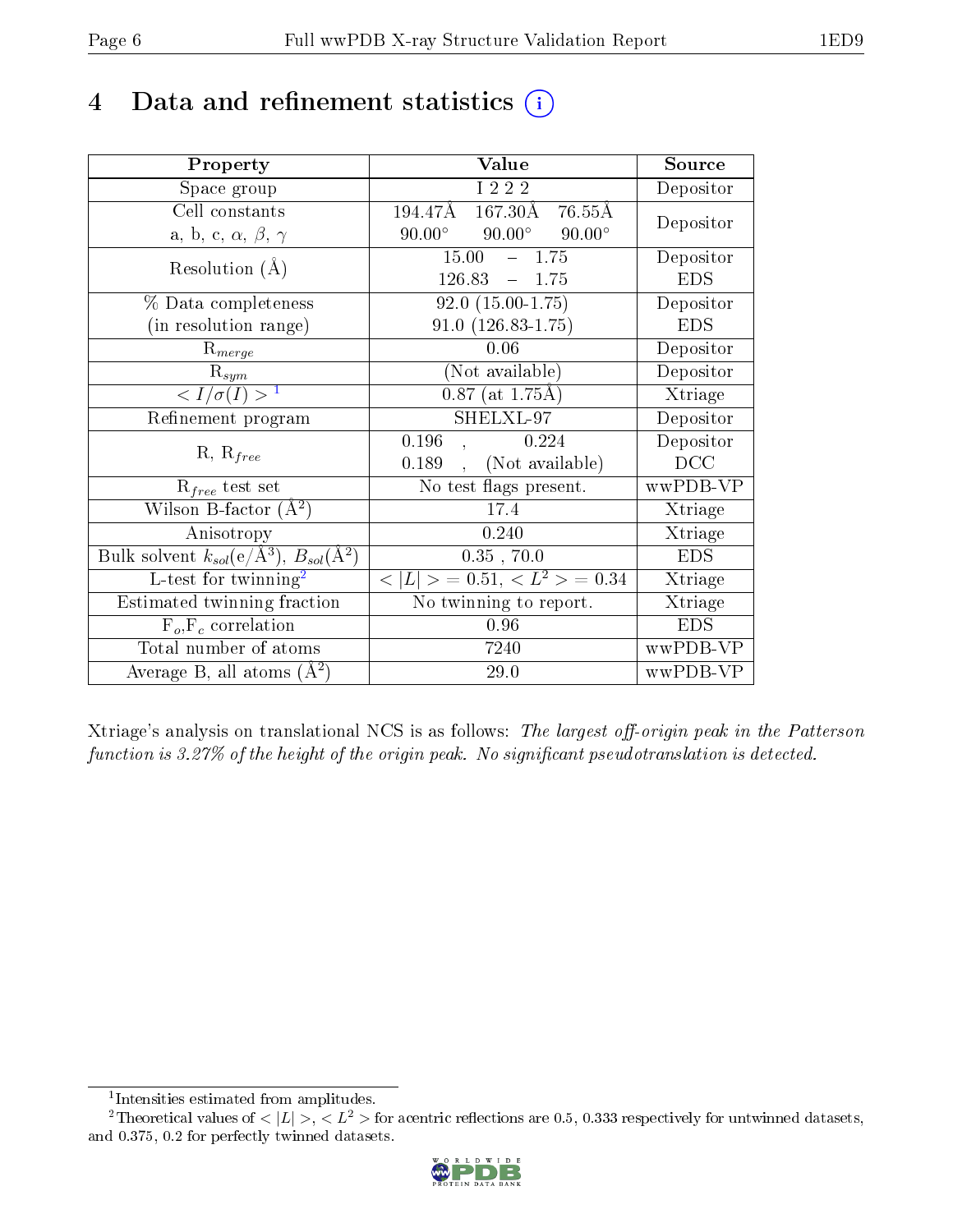# 5 Model quality  $(i)$

### 5.1 Standard geometry  $(i)$

Bond lengths and bond angles in the following residue types are not validated in this section: MG, ZN, SO4

The Z score for a bond length (or angle) is the number of standard deviations the observed value is removed from the expected value. A bond length (or angle) with  $|Z| > 5$  is considered an outlier worth inspection. RMSZ is the root-mean-square of all Z scores of the bond lengths (or angles).

| Mol | Chain |             | Bond lengths | Bond angles |                      |  |
|-----|-------|-------------|--------------|-------------|----------------------|--|
|     |       | <b>RMSZ</b> | # $ Z >5$    | RMSZ        | $\# Z  > 5$          |  |
|     |       | 0.93        | 0/3359       | 1.26        | $9/4560$ $(0.2\%)$   |  |
|     | В     | 0.85        | 0/3359       | 1.22        | $7/4560(0.2\%)$      |  |
| AП  | Αll   | 0.89        | 0/6718       | 1.24        | 16/9120<br>$(0.2\%)$ |  |

Chiral center outliers are detected by calculating the chiral volume of a chiral center and verifying if the center is modelled as a planar moiety or with the opposite hand.A planarity outlier is detected by checking planarity of atoms in a peptide group, atoms in a mainchain group or atoms of a sidechain that are expected to be planar.

| Mol | Chain   $\#\text{Chirality outliers}$   $\#\text{Planarity outliers}$ |  |
|-----|-----------------------------------------------------------------------|--|
|     |                                                                       |  |
|     |                                                                       |  |
|     |                                                                       |  |

There are no bond length outliers.

All (16) bond angle outliers are listed below:

| Mol | Chain | Res | Type       | Atoms        | Z       | Observed $\binom{o}{c}$ | $\text{Ideal}({}^o)$ |
|-----|-------|-----|------------|--------------|---------|-------------------------|----------------------|
|     | Β     | 940 | <b>TYR</b> | $CB-CG-CD1$  | $-9.18$ | 115.49                  | 121.00               |
| 1   | В     | 584 | <b>TYR</b> | $CB-CG-CD1$  | 7.87    | 125.72                  | 121.00               |
| 1   | В     | 732 | $\rm{ARG}$ | $NE- CZ-NH1$ | $-7.76$ | 116.42                  | 120.30               |
| 1   | А     | 62  | $\rm{ARG}$ | $NE- CZ-NH2$ | 7.46    | 124.03                  | 120.30               |
| 1   | В     | 940 | <b>TYR</b> | $CB-CG-CD2$  | 6.58    | 124.95                  | 121.00               |
| 1   | А     | 62  | $\rm{ARG}$ | $NE-CZ-NH1$  | $-6.55$ | 117.02                  | 120.30               |
| 1   | А     | 292 | $\rm{ARG}$ | $NE-CZ-NH1$  | $-6.54$ | 117.03                  | 120.30               |
| 1   | А     | 199 | $\rm{ARG}$ | $NE- CZ-NH1$ | 6.49    | 123.55                  | 120.30               |
|     | В     | 504 | MET        | $CB-CA-C$    | 6.45    | 123.30                  | 110.40               |
| 1   | А     | 293 | <b>ASN</b> | $N$ -CA-C    | 6.06    | 127.37                  | 111.00               |
| 1   | A     | 375 | GLN        | $N$ -CA-CB   | 5.62    | 120.71                  | 110.60               |
|     | В     | 504 | MET        | $N$ -CA-CB   | 5.60    | 120.67                  | 110.60               |

Continued on next page...

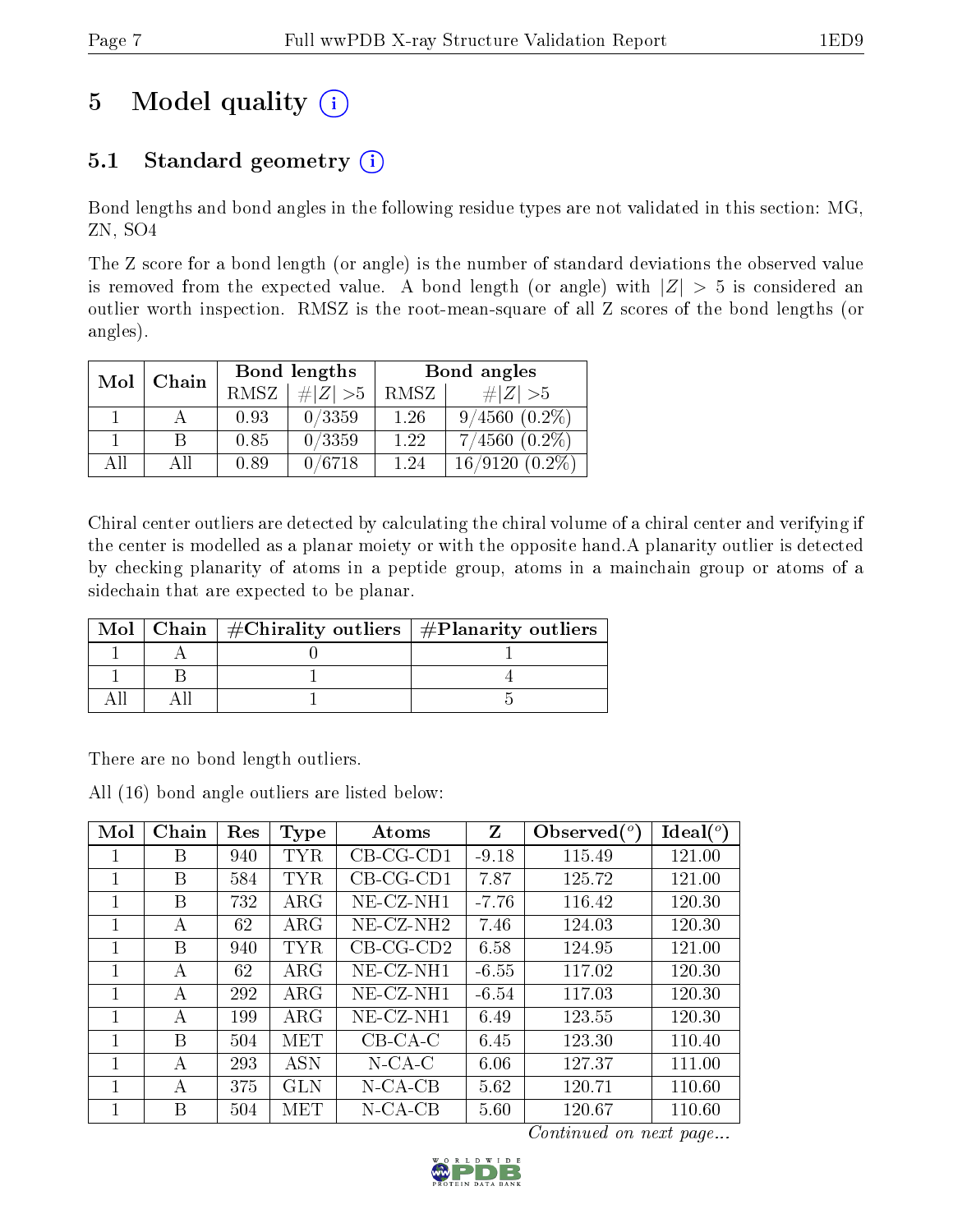| Mol | Chain | Res | Type  | Atoms        |         | Observed $(^\circ)$ | Ideal(°) |
|-----|-------|-----|-------|--------------|---------|---------------------|----------|
|     |       | 87  | TYR.  | $CB-CG-CD1$  | 5.30    | 124.18              | 121.00   |
|     |       | 822 | GLU-  | OE1-CD-OE2   | $-5.23$ | 117.03              | 123.30   |
|     |       | 284 | V A L | $CG1-CB-CG2$ | 5.12    | 119.10              | 110.90   |
|     |       | 268 | TRP   | CB-CG-CD1    | 5 0 7   | 133.59              | 127.00   |

Continued from previous page...

All (1) chirality outliers are listed below:

| Mol   Chain   Res   Type   Atom |  |  |
|---------------------------------|--|--|
|                                 |  |  |

All (5) planarity outliers are listed below:

| Mol | Chain | Res | Type                    | Group     |
|-----|-------|-----|-------------------------|-----------|
|     |       | 226 | $\overline{\text{ARG}}$ | Sidechain |
|     | R     | 726 | $\rm{ARG}$              | Sidechain |
|     | R     | 767 | ARG                     | Sidechain |
|     | R     | 792 | $\rm{ARG}$              | Sidechain |
|     | R     | 851 | ARG                     | Sidechain |

### $5.2$  Too-close contacts  $(i)$

In the following table, the Non-H and H(model) columns list the number of non-hydrogen atoms and hydrogen atoms in the chain respectively. The H(added) column lists the number of hydrogen atoms added and optimized by MolProbity. The Clashes column lists the number of clashes within the asymmetric unit, whereas Symm-Clashes lists symmetry related clashes.

| Mol                         | Chain | Non-H | H (model) | H(added) | <b>Clashes</b> | <b>Symm-Clashes</b> |
|-----------------------------|-------|-------|-----------|----------|----------------|---------------------|
|                             | А     | 3304  |           | 3248     | 32             |                     |
|                             | Β     | 3304  |           | 3245     | 39             |                     |
| $\mathcal{D}_{\mathcal{L}}$ | А     | 2     |           |          |                |                     |
| $\mathcal{P}$               | В     | റ     |           |          |                |                     |
| 3                           | А     |       |           |          |                |                     |
| 3                           | В     |       |           |          |                |                     |
| 4                           |       | h.    |           |          |                |                     |
| 4                           | В     | 5     |           |          |                |                     |
| 5                           |       | 359   |           |          | 8              |                     |
| 5                           | B     | 257   |           |          |                |                     |
| All                         | All   | 7240  |           | 6493     | 71             |                     |

The all-atom clashscore is defined as the number of clashes found per 1000 atoms (including hydrogen atoms). The all-atom clashscore for this structure is 5.

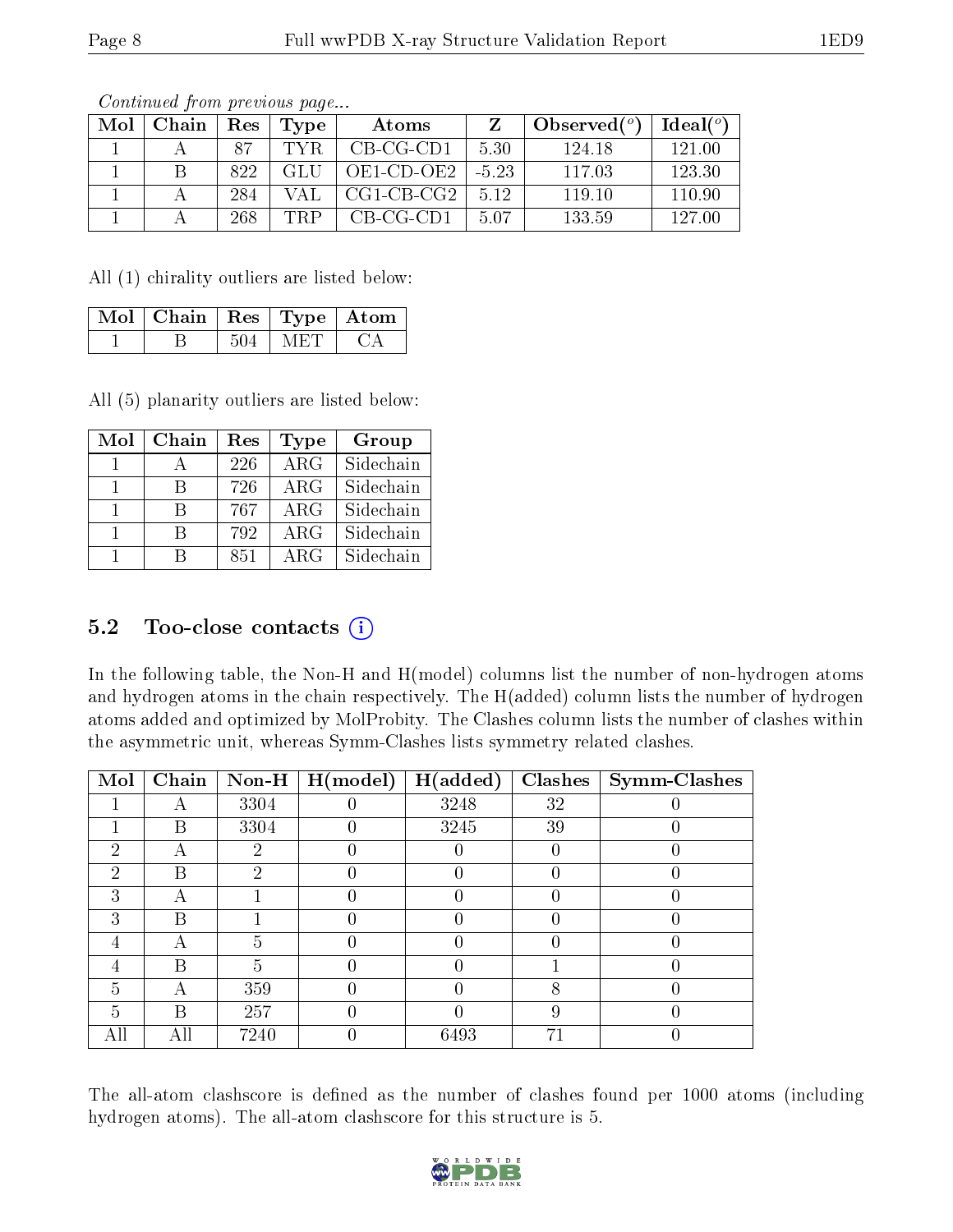|                              |                             | Interatomic       | Clash         |
|------------------------------|-----------------------------|-------------------|---------------|
| Atom-1                       | Atom-2                      | distance $(\AA)$  | overlap $(A)$ |
| 1:A:289:ASN:O                | 1: A:292:ARG:HG2            | 1.94              | 0.68          |
| 1:A:73:LYS:HE3               | 5:A:1142:HOH:O              | 1.95              | 0.65          |
| 1:B:859:GLU:OE2              | 1: B: 861: ASN: N           | 2.29              | 0.65          |
| 1: A:312: LYS: HE2           | 5:A:1137:HOH:O              | 1.96              | 0.65          |
| 1:A:137:LYS:HE3              | 1:A:199:ARG:O               | 1.98              | 0.64          |
| 1:A:120:LEU:O                | 1:A:162:HIS:HA              | 2.00              | 0.61          |
| 1:A:128:ASP:OD1              | 1:A:188:LYS:HE3             | 2.01              | 0.60          |
| 1: A:314: GLU: HA            | 1:A:314:GLU:OE2             | 2.00              | 0.60          |
| 1:B:620:LEU:O                | 1:B:662:HIS:HA              | 2.02              | 0.59          |
| 1:B:793:ASN:OD1              | 1:B:794:ASP:N               | 2.36              | 0.58          |
| 1:B:792:ARG:NH1              | 4:B:958:SO4:O2              | 2.35              | 0.57          |
| 1:B:907:GLU:HB2              | 5:B:1547:HOH:O              | 2.03              | 0.56          |
| 1:B:668:CYS:SG               | 1:B:677:LYS:HB2             | 2.45              | 0.56          |
| 1:B:688:LYS:HD2              | 5:B:1313:HOH:O              | 2.04              | 0.56          |
| 1:B:859:GLU:OE1              | 1:B:861:ASN:HB2             | 2.05              | 0.56          |
| 1:B:739:ASP:OD2              | 1:B:742:SER:OG              | 2.18              | 0.55          |
| 1:A:267:ARG:HG2              | 1: A:268:TRP:CD1            | 2.43              | 0.54          |
| 1:B:794:ASP:OD1              | 1:B:794:ASP:O               | 2.28              | 0.52          |
| 1: A: 252: GLN: OE1          | 1:A:252:GLN:N               | $\overline{2.39}$ | 0.52          |
| 1:A:122:VAL:HA               | 1:A:127:LYS:O               | 2.10              | 0.52          |
| 1:B:793:ASN:HB3              | 1:B:796:VAL:HG23            | 1.91              | 0.52          |
| 1:B:515:ASP:O                | 1:B:521:GLY:HA3             | 2.10              | 0.52          |
| 1:B:905:SER:O                | 5:B:1599:HOH:O              | 2.20              | 0.50          |
| 1:B:506:VAL:HG22             | 5:B:1446:HOH:O              | $2.11\,$          | 0.50          |
| 1:B:854:GLU:O                | 1:B:858:LYS:HG3             | 2.11              | 0.49          |
| 1: A:224:THR:OG1             | 1:A:227:GLU:HG3             | 2.11              | 0.49          |
| 1:B:798:THR:OG1              | 1: B:801: GLN: HG3          | 2.12              | 0.49          |
| 1: B:501:THR:HG23            | 1:B:502:PRO:HD2             | 1.95              | 0.48          |
| 1:A:365:ILE:HD13             | 1:A:438:LEU:HD11            | 1.94              | 0.48          |
| 1: A:228: GLN:O              | 1:A:232:ARG:HG3             | 2.15              | 0.47          |
| $1:B:699:AR\overline{G:NH2}$ | 1:B:754:PRO:H <sub>D3</sub> | 2.29              | 0.47          |
| 1:B:501:THR:O                | 1:B:503:GLU:N               | 2.47              | 0.47          |
| 1: B: 879: PRO: HA           | 1:B:899:VAL:HG21            | 1.96              | 0.47          |
| 1:A:293:ASN:HB3              | 1: A:295: SER:OG            | $2.15\,$          | 0.47          |
| 1:B:591:LYS:O                | 5:B:1444:HOH:O              | 2.21              | 0.47          |
| 1:B:672:SER:HG               | 1:B:713:GLU:CD              | 2.18              | 0.47          |
| 1:A:31:ALA:HB1               | 5:A:1537:HOH:O              | 2.16              | 0.45          |
| $1:A:29\overline{1:GLN:HG3}$ | 5:A:1174:HOH:O              | 2.17              | 0.45          |
| 1:A:403:GLY:HA2              | 5:A:1125:HOH:O              | 2.17              | 0.45          |
| 1:B:699:ARG:HD2              | 5:B:1245:HOH:O              | 2.17              | 0.45          |

All (71) close contacts within the same asymmetric unit are listed below, sorted by their clash magnitude.

Continued on next page...

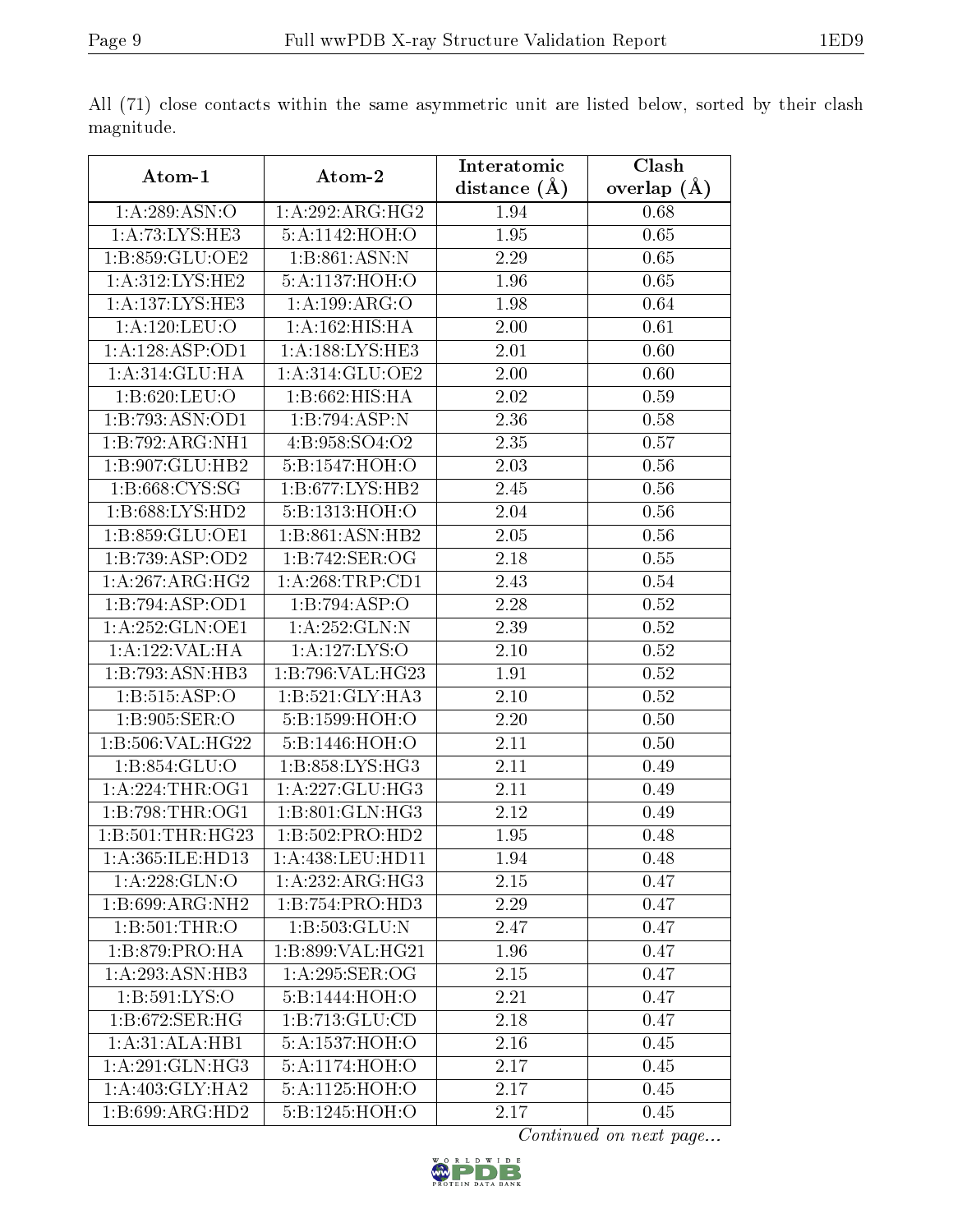| onderde grotte proceed way out. |                                    | Interatomic       | Clash         |
|---------------------------------|------------------------------------|-------------------|---------------|
| Atom-1                          | Atom-2                             | distance $(\AA)$  | overlap $(A)$ |
| 1:B:666:ARG:NH2                 | 5:B:1546:HOH:O                     | 2.47              | 0.44          |
| 1: A: 331: HIS: ND1             | 1: A:410: GLN:O                    | 2.45              | 0.44          |
| 1: A: 188: LYS: HE2             | $5:\mathrm{A}:1149:\mathrm{HOH}:O$ | $\overline{2.17}$ | 0.44          |
| 1: B:616: TYR: CZ               | 1:B:619:ALA:HB2                    | 2.52              | 0.44          |
| 1:B:637:LYS:NZ                  | 1:B:699:ARG:HB3                    | 2.34              | 0.43          |
| 1:B:793:ASN:ND2                 | 1:B:795:SER:OG                     | 2.50              | 0.43          |
| 1: A:264:MET:HB3                | 1: A:265: PRO:HD2                  | $\overline{2.00}$ | 0.43          |
| 1:B:859:GLU:OE2                 | 1:B:861:ASN:HB2                    | $2.18\,$          | 0.43          |
| 1:A:345:LEU:O                   | 1:A:349:VAL:HG23                   | 2.19              | 0.43          |
| 1:B:513:GLN:HG2                 | 1:B:523:ARG:O                      | 2.19              | 0.43          |
| 1: A:38: SER:OG                 | 1:A:40:LYS:HB2                     | 2.19              | 0.43          |
| 1:B:678:CYS:HB3                 | 1: B:681:ASN:OD1                   | $\overline{2}.19$ | 0.43          |
| 1: A:250: ASN:OD1               | 1: A:252: GLN:OE1                  | 2.37              | 0.42          |
| 1:B:714:THR:HA                  | 1:B:724:THR:HA                     | 2.00              | 0.42          |
| 1:B:610:SER:O                   | 1: B:631:THR:HA                    | 2.19              | 0.42          |
| 1: A: 128: ASP: OD1             | 1: A: 188: LYS: CE                 | 2.65              | 0.42          |
| 1:B:505:PRO:HD2                 | 5:B:1422:HOH:O                     | 2.19              | 0.41          |
| 1:B:750:ASN:OD1                 | 1:B:752:GLN:HB2                    | 2.20              | 0.41          |
| 1: A:250: ASN:CG                | 1:A:252:GLN:OE1                    | 2.59              | 0.41          |
| 1:A:171:PRO:HD2                 | 1:A:213:GLU:OE1                    | 2.20              | 0.41          |
| 1:B:628:ASP:OD1                 | 1:B:688:LYS:NZ                     | 2.49              | 0.41          |
| 1:B:742:SER:HG                  | 1:B:742:SER:H                      | 1.61              | 0.41          |
| 1:A:294:ASP:HB2                 | 5:A:1571:HOH:O                     | 2.20              | 0.41          |
| 1:A:166:ARG:NH2                 | 5:A:1544:HOH:O                     | $\overline{2.53}$ | 0.41          |
| 1: B:627: LYS: HG2              | 1:B:628:ASP:N                      | 2.33              | 0.41          |
| 1:B:767:ARG:NH2                 | 1:B:847:GLU:OE2                    | 2.43              | 0.40          |
| 1:A:149:ALA:HB2                 | 1:A:324:ALA:CB                     | 2.51              | 0.40          |
| 1:A:424:PRO:O                   | 1:A:425:HIS:HB2                    | 2.20              | 0.40          |
| 1:A:434:ASP:O                   | 1:A:437:ASP:HB2                    | 2.20              | 0.40          |
| 1:B:883:ALA:HB1                 | 5:B:1112:HOH:O                     | 2.20              | 0.40          |
| 1:A:124:ILE:HD13                | 1:A:124:ILE:HG21                   | 1.88              | 0.40          |

Continued from previous page...

There are no symmetry-related clashes.

### 5.3 Torsion angles (i)

#### 5.3.1 Protein backbone (i)

In the following table, the Percentiles column shows the percent Ramachandran outliers of the chain as a percentile score with respect to all X-ray entries followed by that with respect to entries of similar resolution.

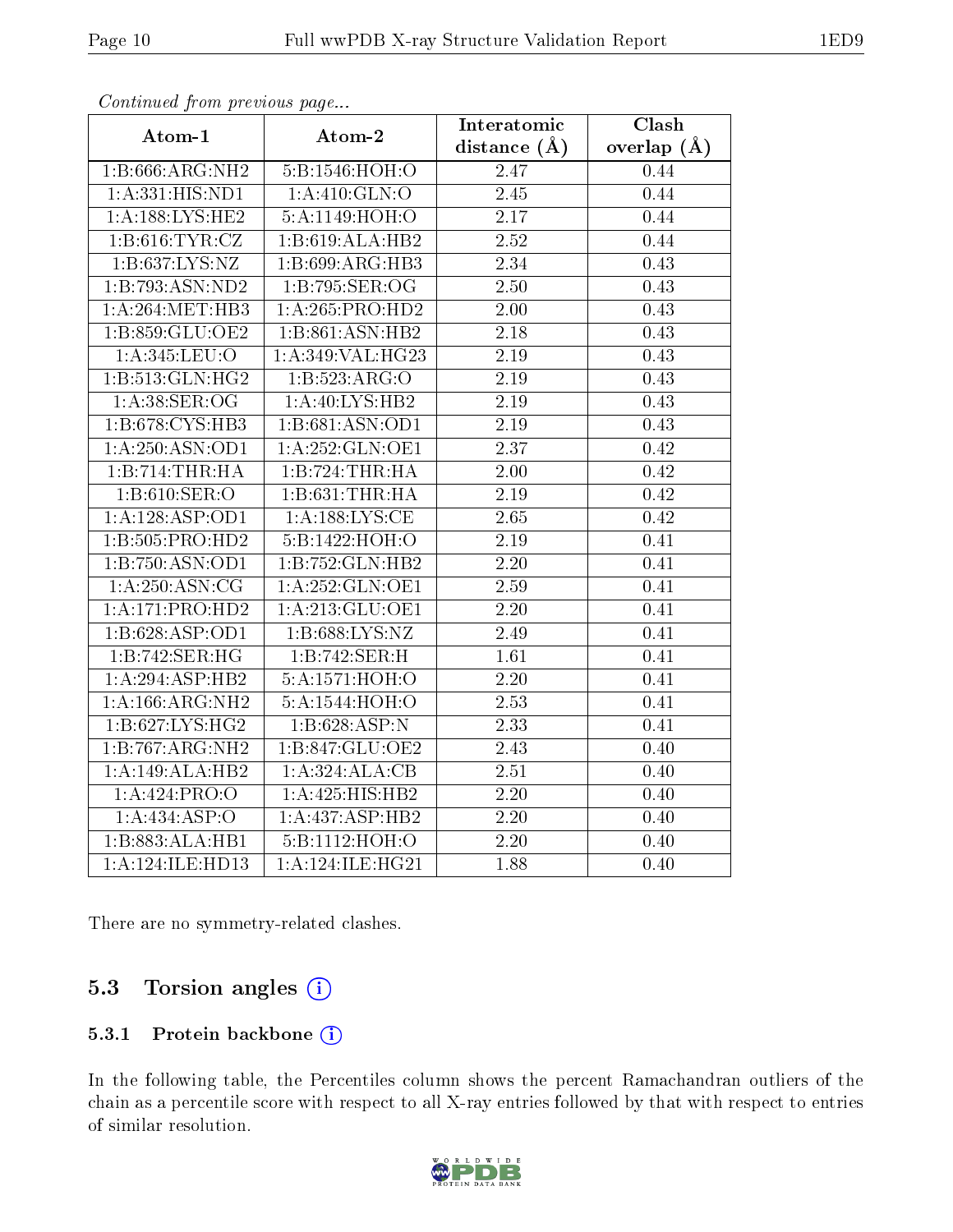| Mol | Chain | Analysed          | <b>Favoured</b>   Allowed   Outliers |           |          | Percentiles                     |    |
|-----|-------|-------------------|--------------------------------------|-----------|----------|---------------------------------|----|
|     |       | $447/449$ (100\%) | $440(98\%)$                          | $7(2\%)$  |          | $\vert$ 100 $\vert$ 100 $\vert$ |    |
|     |       | $447/449$ (100\%) | $ 434(97\%)$                         | 12(3%)    | $1(0\%)$ |                                 | 29 |
| All | All   | $894/898(100\%)$  | $874(98\%)$                          | $19(2\%)$ | $1(0\%)$ | 51 <sup>1</sup>                 | 33 |

The Analysed column shows the number of residues for which the backbone conformation was analysed, and the total number of residues.

All (1) Ramachandran outliers are listed below:

| Mol | Chain | $\overline{\phantom{a}}$ Res $\overline{\phantom{a}}$ | <b>Type</b> |
|-----|-------|-------------------------------------------------------|-------------|
|     |       |                                                       |             |

#### 5.3.2 Protein sidechains  $(i)$

In the following table, the Percentiles column shows the percent sidechain outliers of the chain as a percentile score with respect to all X-ray entries followed by that with respect to entries of similar resolution.

The Analysed column shows the number of residues for which the sidechain conformation was analysed, and the total number of residues.

| Mol | Chain | Analysed            | Rotameric   Outliers |           | Percentiles                       |
|-----|-------|---------------------|----------------------|-----------|-----------------------------------|
|     |       | $340/340$ (100\%)   | 327 $(96\%)$         | 13 $(4%)$ | $\sqrt{33}$<br>$\vert$ 11 $\vert$ |
|     |       | $340/340$ $(100\%)$ | $317(93\%)$          | 23(7%)    | $\sqrt{3}$<br>16 <sup>°</sup>     |
| All | All   | $680/680(100\%)$    | 644 (95%)            | 36(5%)    | 5 <br>22                          |

All (36) residues with a non-rotameric sidechain are listed below:

| Mol          | Chain          | $\operatorname{Res}% \left( \mathcal{N}\right) \equiv\operatorname{Res}(\mathcal{N}_{0})\cap\mathcal{N}_{1}$ | $_{\rm Type}$     |
|--------------|----------------|--------------------------------------------------------------------------------------------------------------|-------------------|
| 1            | А              | 8                                                                                                            | GLU               |
| 1            | А              | 40                                                                                                           | <b>LYS</b>        |
| 1            | А              | 84                                                                                                           | TYR               |
| 1            | $\overline{A}$ | 92                                                                                                           | <b>LYS</b>        |
| 1            | $\overline{A}$ | 141                                                                                                          | LEU               |
| $\mathbf{1}$ | $\mathbf{A}$   | 177                                                                                                          | <b>LYS</b>        |
| 1            | A              | 236                                                                                                          | LEU               |
| 1            | А              | 261                                                                                                          | ASP               |
| 1            | А              | 291                                                                                                          | <b>GLN</b>        |
| 1            | A              | 294                                                                                                          | $\overline{A}SP$  |
| 1            | А              | 304                                                                                                          | <b>ASP</b>        |
| 1            | Α              | 330                                                                                                          | $\overline{A}$ SP |

Continued on next page...

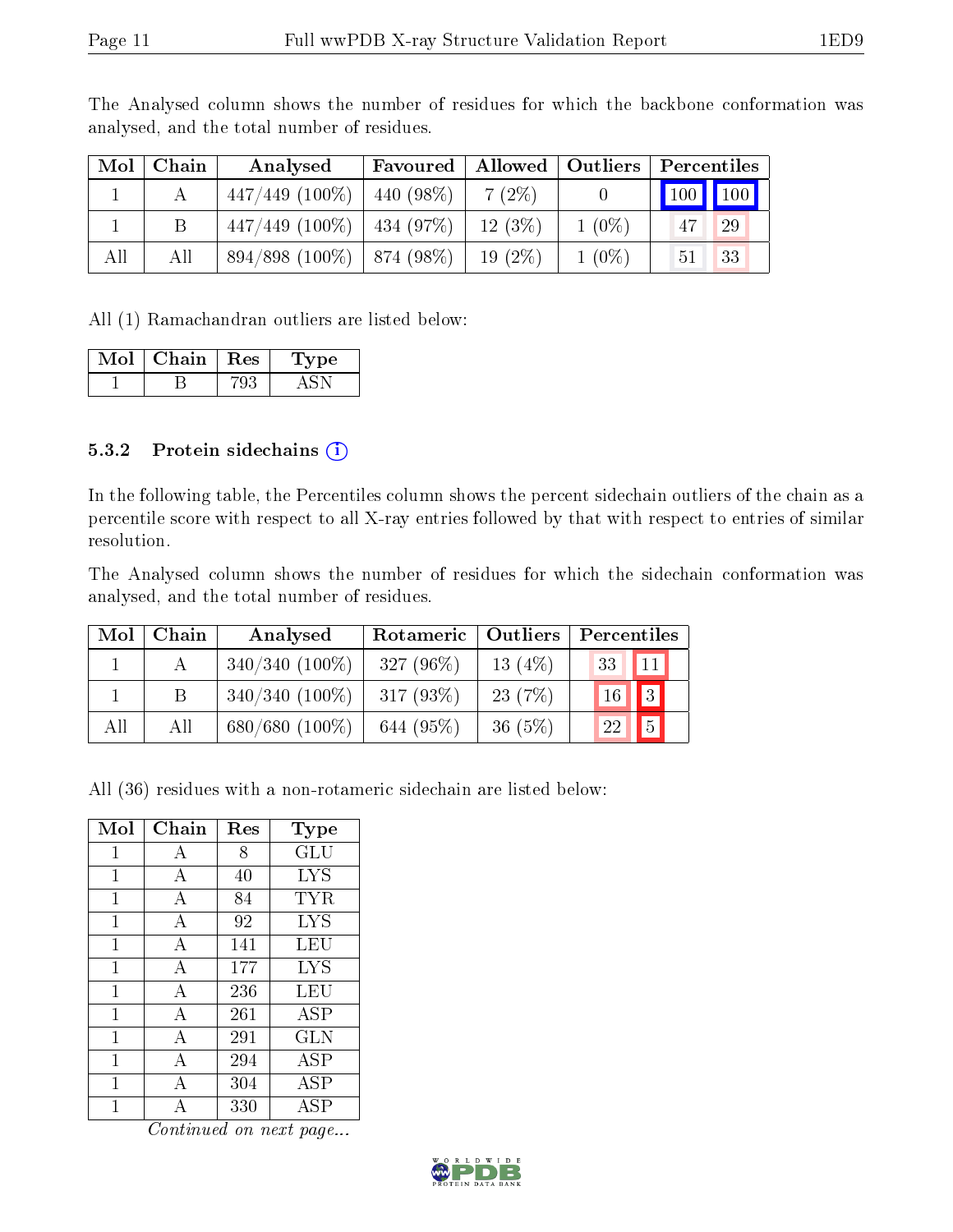| Mol            | Chain                     | Res              | Type                          |
|----------------|---------------------------|------------------|-------------------------------|
| $\mathbf 1$    | A                         | 408              | <b>ASP</b>                    |
| $\mathbf{1}$   | $\overline{\mathrm{B}}$   | 503              | $\mathrm{GLU}$                |
| $\overline{1}$ | $\overline{\mathrm{B}}$   | 504              | $\overline{\text{MET}}$       |
| $\mathbf{1}$   | $\overline{\mathrm{B}}$   | 533              | LEU                           |
| $\overline{1}$ | $\overline{\mathrm{B}}$   | 540              | $\overline{\text{LYS}}$       |
| $\overline{1}$ | $\overline{\mathrm{B}}$   | 543              | $\overline{\text{LYS}}$       |
| $\overline{1}$ | $\overline{\mathrm{B}}$   | 584              | <b>TYR</b>                    |
| $\overline{1}$ | $\overline{\mathbf{B}}$   | 592              | $\overline{\text{LYS}}$       |
| $\overline{1}$ | $\overline{\mathrm{B}}$   | 677              | $\overline{\text{LYS}}$       |
| $\mathbf{1}$   | $\overline{\mathrm{B}}$   | 685              | $\overline{\text{LYS}}$       |
| $\mathbf{1}$   | $\overline{\mathrm{B}}$   | 709              | $\overline{I} \overline{Y} S$ |
| $\overline{1}$ | $\overline{\mathrm{B}}$   | $\overline{723}$ | $\overline{\mathrm{LYS}}$     |
| $\mathbf{1}$   | $\overline{\mathrm{B}}$   | 735              | $\overline{\text{GLN}}$       |
| $\mathbf{1}$   | $\overline{\mathrm{B}}$   | 736              | LEU                           |
| $\mathbf{1}$   | $\overline{\mathrm{B}}$   | 742              | $\overline{\text{SER}}$       |
| $\mathbf{1}$   | $\overline{\mathrm{B}}$   | 753              | $\overline{I} \overline{Y} S$ |
| $\overline{1}$ | $\overline{\mathrm{B}}$   | 814              | $\overline{{\rm GLU}}$        |
| $\mathbf{1}$   | $\overline{\mathrm{B}}$   | $\overline{815}$ | $\overline{\text{LYS}}$       |
| $\mathbf{1}$   | $\boldsymbol{\mathrm{B}}$ | 858              | <b>LYS</b>                    |
| $\mathbf{1}$   | $\overline{\mathbf{B}}$   | 872              | <b>HIS</b>                    |
| $\mathbf{1}$   | $\boldsymbol{\mathrm{B}}$ | 882              | ĪУS                           |
| $\overline{1}$ | $\overline{\mathrm{B}}$   | 909              | <b>SER</b>                    |
| $\mathbf{1}$   | Β                         | 911              | GLU                           |
| $\overline{1}$ | $\overline{\mathrm{B}}$   | 949              | $\overline{\mathrm{LYS}}$     |

Continued from previous page...

Some sidechains can be flipped to improve hydrogen bonding and reduce clashes. All (2) such sidechains are listed below:

| Mol | Chain | Res | Type  |
|-----|-------|-----|-------|
|     |       | 752 | . H J |
|     |       |     | ÷L.   |

#### 5.3.3 RNA (1)

There are no RNA molecules in this entry.

#### 5.4 Non-standard residues in protein, DNA, RNA chains (i)

There are no non-standard protein/DNA/RNA residues in this entry.

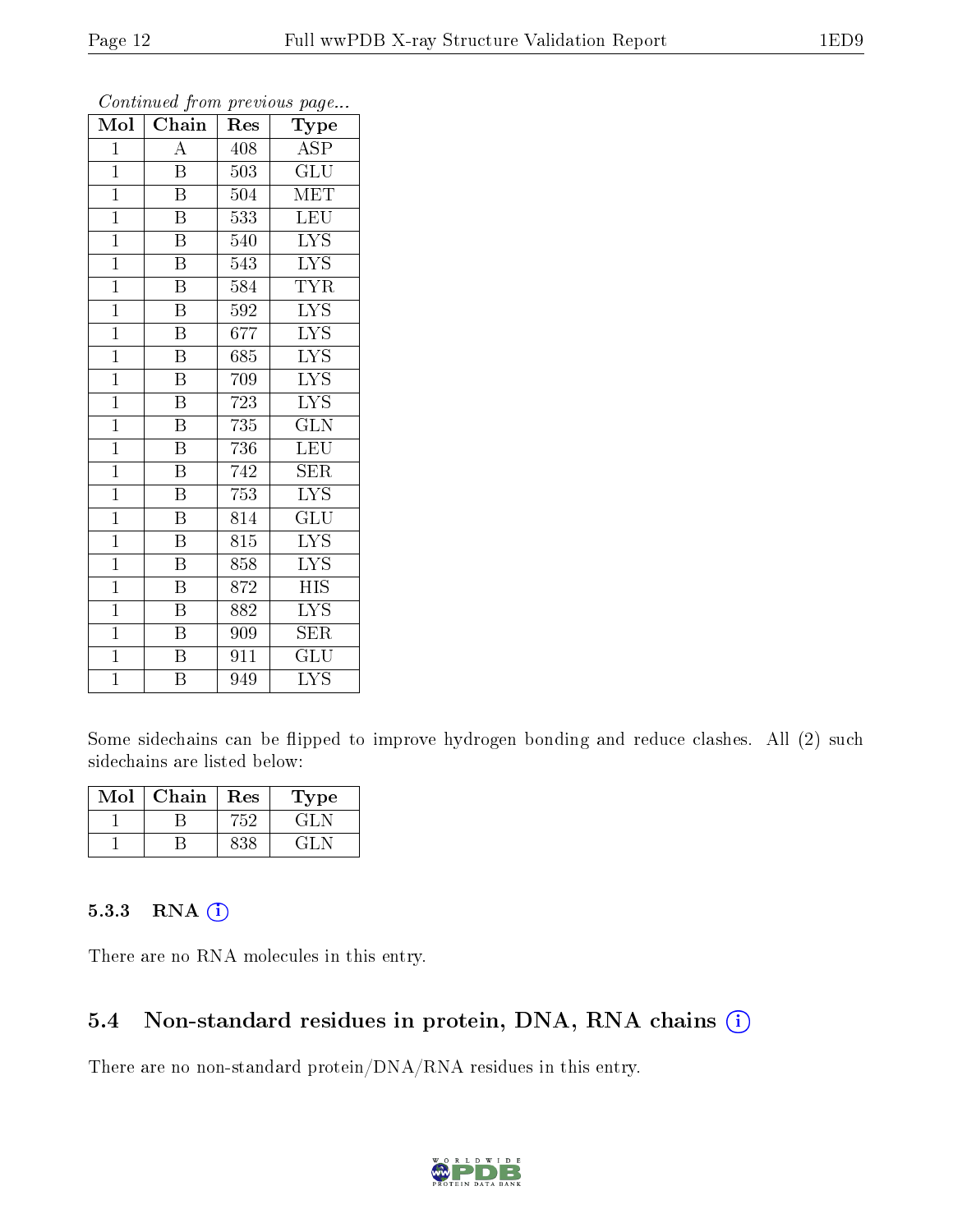#### 5.5 Carbohydrates (i)

There are no carbohydrates in this entry.

### 5.6 Ligand geometry  $(i)$

Of 8 ligands modelled in this entry, 6 are monoatomic - leaving 2 for Mogul analysis.

In the following table, the Counts columns list the number of bonds (or angles) for which Mogul statistics could be retrieved, the number of bonds (or angles) that are observed in the model and the number of bonds (or angles) that are defined in the Chemical Component Dictionary. The Link column lists molecule types, if any, to which the group is linked. The Z score for a bond length (or angle) is the number of standard deviations the observed value is removed from the expected value. A bond length (or angle) with  $|Z| > 2$  is considered an outlier worth inspection. RMSZ is the root-mean-square of all Z scores of the bond lengths (or angles).

| Mol<br>Type | Chain           |        | ${\mathop{\mathrm{Res}}\nolimits}$ | $\ln k$                      | Bond lengths |             |        | Bond angles |      |  |
|-------------|-----------------|--------|------------------------------------|------------------------------|--------------|-------------|--------|-------------|------|--|
|             |                 | Counts |                                    |                              | RMSZ         | # $ Z  > 2$ | Counts | RMSZ        | # Z  |  |
|             | SO <sub>4</sub> | ᅩ      | 958                                | $\qquad \qquad \blacksquare$ | 4.4.4        | $0.62\,$    |        | 6.6.6       | 0.09 |  |
|             | SO <sub>4</sub> |        | 458                                | $\sim$                       | 4.4.4        | $0.61\,$    |        | 6.6.6       | 0.19 |  |

There are no bond length outliers.

There are no bond angle outliers.

There are no chirality outliers.

There are no torsion outliers.

There are no ring outliers.

1 monomer is involved in 1 short contact:

|  |           | Mol   Chain   Res   Type   Clashes   Symm-Clashes |
|--|-----------|---------------------------------------------------|
|  | 958   SO4 |                                                   |

### 5.7 [O](https://www.wwpdb.org/validation/2017/XrayValidationReportHelp#nonstandard_residues_and_ligands)ther polymers  $(i)$

There are no such residues in this entry.

#### 5.8 Polymer linkage issues (i)

There are no chain breaks in this entry.

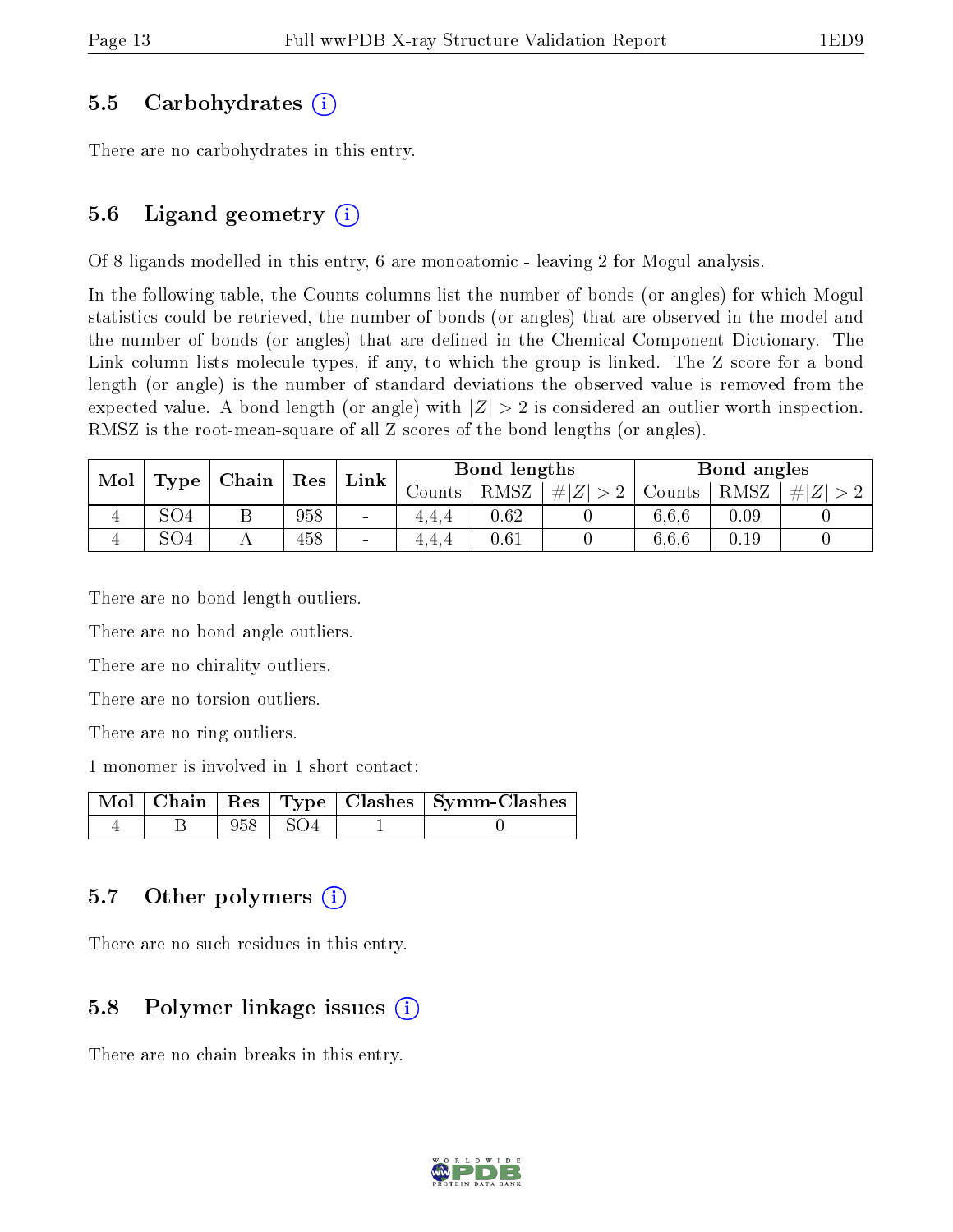## 6 Fit of model and data  $(i)$

### 6.1 Protein, DNA and RNA chains  $(i)$

In the following table, the column labelled  $#RSRZ> 2'$  contains the number (and percentage) of RSRZ outliers, followed by percent RSRZ outliers for the chain as percentile scores relative to all X-ray entries and entries of similar resolution. The OWAB column contains the minimum, median,  $95<sup>th</sup>$  percentile and maximum values of the occupancy-weighted average B-factor per residue. The column labelled ' $Q< 0.9$ ' lists the number of (and percentage) of residues with an average occupancy less than 0.9.

|     | $Mol$   Chain | Analysed          | ${ <\hspace{-1.5pt}{\mathrm{RSRZ}} \hspace{-1.5pt}>}$ | $\rm \#RSRZ{>}2$                       | $OWAB(A^2)$     | $\mathrm{Q}{<}0.9$ |
|-----|---------------|-------------------|-------------------------------------------------------|----------------------------------------|-----------------|--------------------|
|     |               | $449/449$ (100\%) | $-0.10$                                               | 72 <br>$9(2\%)$ 65                     | 11, 20, 44, 115 |                    |
|     |               | $449/449$ (100\%) | 0.11                                                  | $\vert 57 \vert \vert$<br>$13(2\%)$ 51 | 13, 26, 58, 134 |                    |
| All | All           | $898/898(100\%)$  | 0.00                                                  | $22(2\%)$<br>59<br>65                  | 11, 23, 53, 134 |                    |

All (22) RSRZ outliers are listed below:

| Mol            | Chain                   | Res            | <b>Type</b>               | <b>RSRZ</b>      |  |
|----------------|-------------------------|----------------|---------------------------|------------------|--|
| $\mathbf 1$    | Β                       | 501            | THR                       | 17.6             |  |
| $\overline{1}$ | $\overline{\rm A}$      | $\overline{1}$ | <b>THR</b>                | 16.8             |  |
| $\overline{1}$ | $\overline{\mathrm{B}}$ | 502            | PRO                       | 8.1              |  |
| $\overline{1}$ | $\overline{\rm A}$      | $\overline{2}$ | PRO                       | 6.5              |  |
| $\overline{1}$ | $\overline{\mathrm{B}}$ | 503            | $\overline{\mathrm{GLU}}$ | $\overline{5.1}$ |  |
| $\mathbf{1}$   | $\boldsymbol{B}$        | 908            | ASP                       | 4.1              |  |
| $\overline{1}$ | $\boldsymbol{B}$        | 508            | GLU                       | 4.0              |  |
| $\overline{1}$ | A                       | 408            | ASP                       | $3.9\,$          |  |
| $\overline{1}$ | B                       | 904            | ASN                       | $3.9\,$          |  |
| $\overline{1}$ | B                       | 507            | <b>LEU</b>                | $\overline{3.3}$ |  |
| $\mathbf{1}$   | $\mathbf{A}$            | 3              | GLU                       | $3.2\,$          |  |
| $\overline{1}$ | $\overline{\mathrm{B}}$ | 907            | GLU                       | $3.2\,$          |  |
| $\overline{1}$ | $\, {\bf B}$            | 506            | <b>VAL</b>                | $\overline{3.2}$ |  |
| $\overline{1}$ | $\mathbf{A}$            | 449            | LYS.                      | 3.1              |  |
| $\overline{1}$ | $\overline{\rm A}$      | 314            | GLU                       | $\overline{3.1}$ |  |
| $\mathbf{1}$   | $\boldsymbol{B}$        | 793            | <b>ASN</b>                | 3.0              |  |
| $\overline{1}$ | $\overline{\mathrm{B}}$ | 753            | <b>LYS</b>                | $2.5\,$          |  |
| $\mathbf{1}$   | $\boldsymbol{A}$        | 407            | GLU                       | 2.4              |  |
| $\mathbf{1}$   | B                       | 736            | LEU                       | 2.3              |  |
| $\overline{1}$ | $\overline{\mathbf{B}}$ | 504            | <b>MET</b>                | 2.2              |  |
| $\overline{1}$ | $\boldsymbol{A}$        | 403            | <b>GLY</b>                | 2.2              |  |
| $\overline{1}$ | $\overline{\rm A}$      | 313            | <b>ASN</b>                | 2.0              |  |